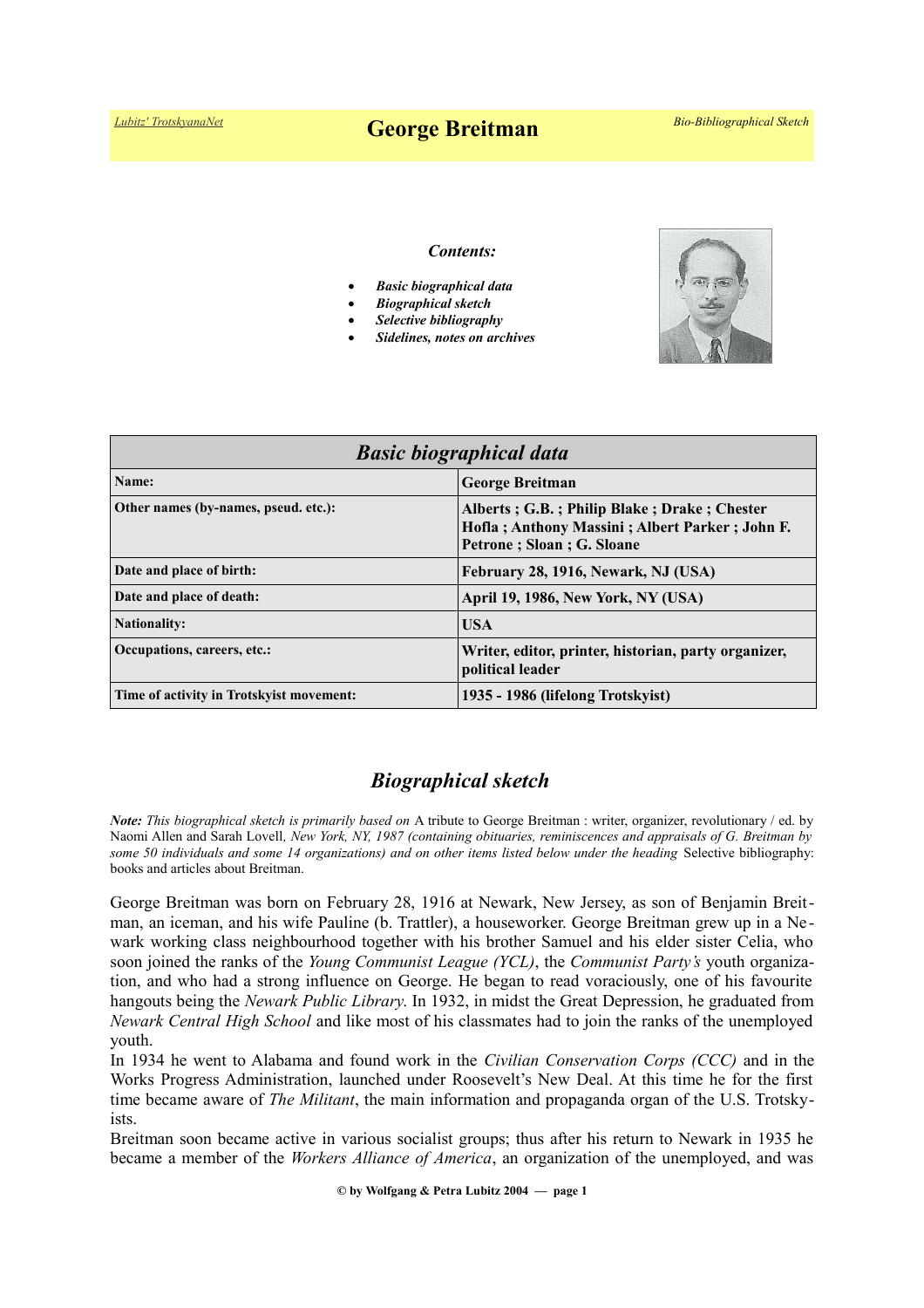elected its state secretary for New Jersey only one year later. Charged with inciting local riots he had to spent a week in jail. Breitman continued to agitate and to organize the unemployed youth and could win over a lot of people to the case of socialism. In 1935 he joined the *Spartacus Youth League (SYL)*, the youth organization of the US Trotskyists and later that year he became a member of the Trotskyist *Workers Party of the U.S. (WPUS)*; since the U.S. Trotskyists at that time were applying the tactic of *entrism* he simultaneously became a member of the *Socialist Party.*

In December 1937 he participated as an elected delegate in the founding convention of the *Socialist Workers Party (SWP)*, the party which should shape American Trotskyism for several decades and which for many years became one of the strongest and best organized national sections of the Trotskyist *Fourth International* which was proclaimed in September 1938.

In 1940 Breitman married Dorothea Katz (1914-2004).

He remained one of the most loyal, active, dedicated and distinguished members of the *SWP* until 1984 when he was bureaucratically expelled from its ranks by the Barnes leadership. Thus Breitman served the *SWP* in many capacities for some 45 years: with only a few short interruptions during World War II he was a member of *SWP's National Committee (NC)* from 1939 to 1981 and several times a member of its *Political Committee (PC)*, too. Some 10 times he ran as a candidate on the party ticket for public office in New Jersey between 1940 and 1954 and he had two terms (1941-1943 and 1946-1954) as editor-in-chief of *The Militant*, the party's weekly paper. He also took several tasks as branch organizer, financial manager, recruiter, campaign manager and last but not least as editor, translator and staff writer – no less than 515 articles from his pen appeared in *The Militant* between 1947 and 1955. He also was an effective speaker and educator having the ability to explain difficult and complex ideas to those uncomfortable with party jargon. He was active in the defence of the party and of individual members against victimization by the government, especially during the years of the Mc-Carthyite anti-communist witch-hunt.

Breitman's active role in the *SWP* was only interrupted when in 1943 he was drafted and sent to the European battlefield. In March 1946 he participated – as a soldier in uniform – in the first international Trotskyist conference after the war which took place in Paris. There Breitman was arrested together with the other conference participants when French policemen raided the meeting; but being an American citizen he quickly was released from jail and allowed to return to the U.S.

There he soon took up service as editor and staff writer of *The Militant*. In 1954 the Breitmans moved to Detroit, Michigan, where they served for some 13 years as successful district organizers and party leaders; together with another couple, Sarah and Frank Lovell, they launched the *Friday Night Socialist Forum* which educated and radicalised a whole generation of young Detroites including many students from *Wayne State University* campus. In Detroit Breitman earned his living as a printer and proofreader with the *Detroit Free Press* (1956-1967) and became an active member of the *International Typographical Union*. After the 1953 schism in the *Fourth International,* Breitman was almost the only man in the camp of the *International Committee of the Fourth International* (led by [Cannon,](https://www.trotskyana.net/Trotskyists/Bio-Bibliographies/bio-bibl_cannon.pdf) [Healy,](https://www.trotskyana.net/Trotskyists/Bio-Bibliographies/bio-bibl_healy.pdf) Lambert et al.) who maintained the dialogue with the opposite camp, i.e. with the *International Secretariat of the Fourth International* (led by [Pablo,](https://www.trotskyana.net/Trotskyists/Bio-Bibliographies/bio-bibl_pablo.pdf) [Mandel,](https://www.trotskyana.net/Trotskyists/Ernest_Mandel/ernest_mandel.html) [Frank,](https://www.trotskyana.net/Trotskyists/Bio-Bibliographies/bio-bibl_frank.pdf) [Maitan](https://www.trotskyana.net/Trotskyists/Bio-Bibliographies/bio-bibl_maitan.pdf) et al.) by a lively corres-pondence with Ernest Mandel<sup>[1](#page-1-0)</sup>. Both men, Breitman and Mandel, were far beyond blind factionalism and thus helped laying ground for the 1963 re-unification of the *Fourth International*.

During his Detroit years, Breitman became deeply involved, too, in the unfolding struggle of the black nationalist movement after he had dealt with the 'Negro question' already in the 1940s, strongly influenced by Larry Stuart, another *SWP* veteran. As a result of his intensive studies on black nationalism and particularly on the development of the ideas of  $Malcolm X$  (pseud. of Malcolm Little, who later adopted the name Hajj Malik el-Shabazz), a series of books, pamphlets and articles appeared, some of which were widely distributed and even translated. One might say that through preserving and pub-

<span id="page-1-0"></span><sup>1)</sup> Parts of this letter-exchange was made available within the documentary collections *International Committee documents 1951- 1954*, vol. 1-4, New York, NY, 1974 and *International Secretariat documents 1951-1954*, vol. 1-4, New York, NY, 1974, both published within SWP's *Education for socialists* and *Towards a history of the Fourth International* series.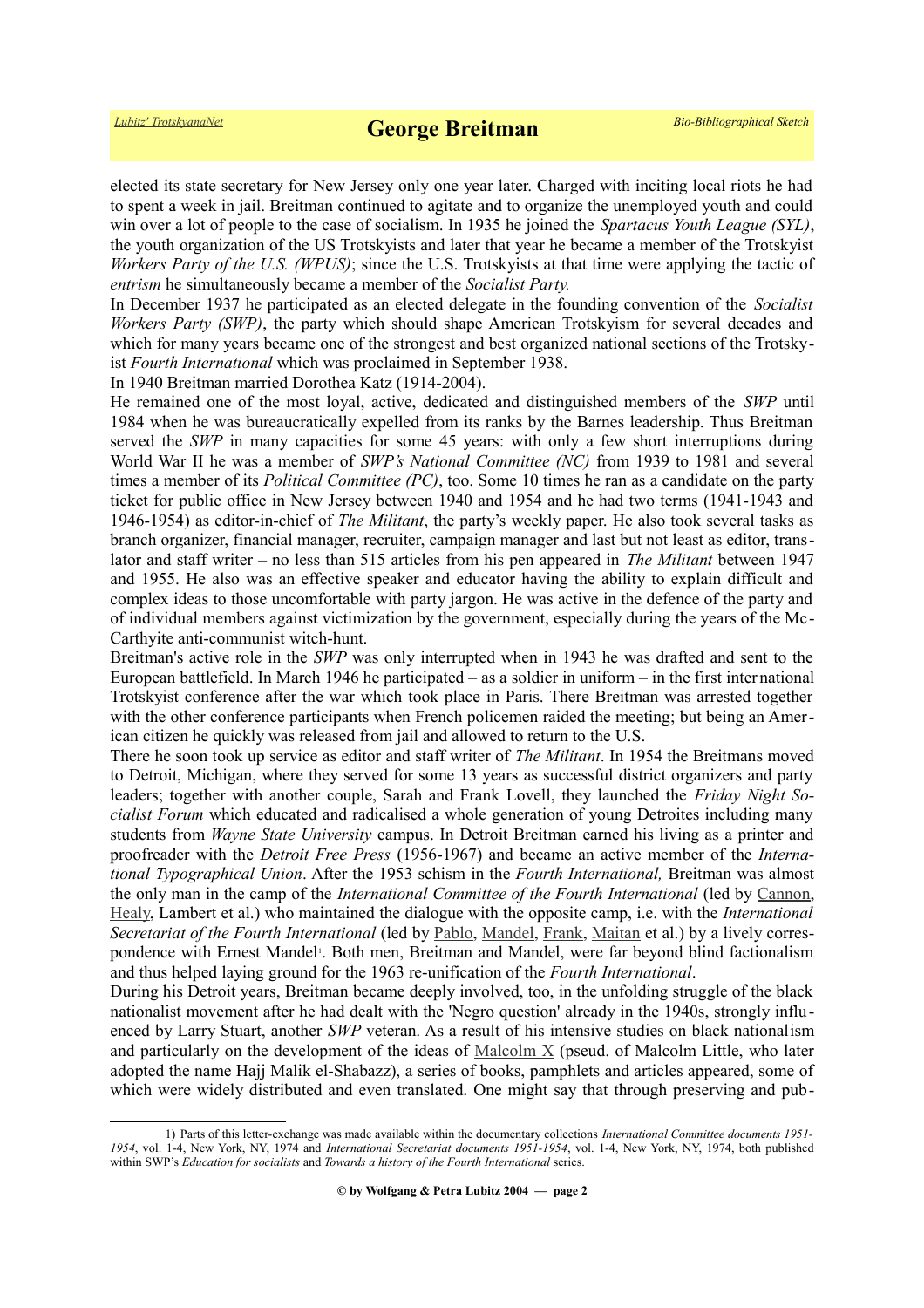lishing the speeches of Malcolm X, Breitman had an effect upon hundreds of thousands of people and distorted the negative media image of Malcolm X as a race-hating demagogue. In the 1960s Breitman tried to synthesize a theory of the new significance of both the black liberation and the women's movements and how they related to the more traditional workers' class struggle movement; by the way, it was Simone de Beauvoir who had a strong impact on Breitman's views with regard to the women question.

Back to New York City in 1967, Breitman began to work at *Pathfinder Press* (formerly *Pioneer Publishers*), *SWP's* publishing house, and approached the *SWP National Office* with the great project of collecting, editing and publishing the writings of Leon Trotsky in English language in order to communicate his thoughts to a new generation of socialists spreading from the youth revolt of the 1960s. Breitman established close relations with the *[Trotsky Archives at Houghton Library](https://www.trotskyana.net/Research_facilities/PublicArchives_America/publicarchives_america.html#houghton)* at Cambridge, Mass., with Louis [Sinclair,](https://www.trotskyana.net/Trotskyists/Louis_Sinclair/sinclair.htm) the Scottish Trotsky bibliographer, and with French Trotskyist historian Pierre [Broué.](https://www.trotskyana.net/Trotskyists/Pierre_Broue/pierre_broue.html) The work on the Trotsky writings project occupied him for at least 15 years, being the most productive years of his life in terms of books and pamphlets edited and published by him and his staff to which belonged George Weissman, Evelyn [Reed,](https://www.trotskyana.net/Trotskyists/Bio-Bibliographies/bio-bibl_reed.pdf) Naomi Allen, Sarah [Lovell](https://www.trotskyana.net/Trotskyists/Bio-Bibliographies/bio-bibl_lovell_s.pdf) et al. Breitman with his meticulous concern for detail set an outstanding standard of non-sectarian Trotsky scholarship. Furthermore Breitman was a devoted and outstanding party historian so that students and scholars working on *SWP*'s history and related issues found him to be an archive in his own right and a goldmine of information and sources. He gave uncountable lectures and educational courses and his archives (see below) are full of never published papers, drafts, notes etc.

During the last period of his life, Breitman became more and more aware of the changing character of the *SWP* under the leadership of Jack [Barnes](https://en.wikipedia.org/wiki/Jack_Barnes) and his confidants. Breitman became the ideological leader of a short-lived opposition inside the *SWP* in 1981 before being expelled early in 1984, charged with 'disloyalty'. Together with other renowned long-time members of the *SWP* who also were expelled in 1983/84, like for example [Sarah](https://www.trotskyana.net/Trotskyists/Bio-Bibliographies/bio-bibl_lovell_s.pdf) and [Frank Lovell,](https://www.trotskyana.net/Trotskyists/Bio-Bibliographies/bio-bibl_lovell_f.pdf) J. Tussey, G. Saunders) he launched the *Fourth Internationalist Tendency (FIT)* and remained contributing editor of its journal *Bulletin In Defense of Marxism (BIDOM)* until his death.

George Breitman who had suffered for several decades from a fragile health (rheumatic diseases, arth ritis, cancer) eventually died of a heart attack in a New York hospital on April 19, 1986, leaving behind his wife Dorothea.

At the end of this biographical sketch I would like to give some quotations from the obituaries listed below:

"Meticulous in method, persevering in endeavour, loyal to his obligations, a willing listener and a master executant, courageous to the end, that was George Breitman." (Louis Sinclair)

"An all-round revolutionary, at home in the library as well as on the picket line, a gifted writer and an excellent organizer, great at organizing election campaigns and at helping others to develop theory, an outstanding editor and a real workers' leader. His qualities as educator and popularizer, which stemmed from a rare gift of perceiving the essential and expressing it in a clear and simple way so that many can understand it, did not prevent him from being at the same time a deep and independent thinker, one of the few in our movement who have made a genuine contribution to the development of theory, in his case in the field of Black nationalism, and more generally the nationalism of the downtrodden and oppressed everywhere in the world." (Ernest Mandel)

"His devotion to socialism was, I believe, an act of will, not faith, a scientifically derived moral response to the otherwise meaningless and ephemeral nature of human existence." (Alan M. Wald)

"Though it is as a writer that George will be most remembered, in my opinion the work he liked best was organizing." (Dorothea Breitman, b. Katz)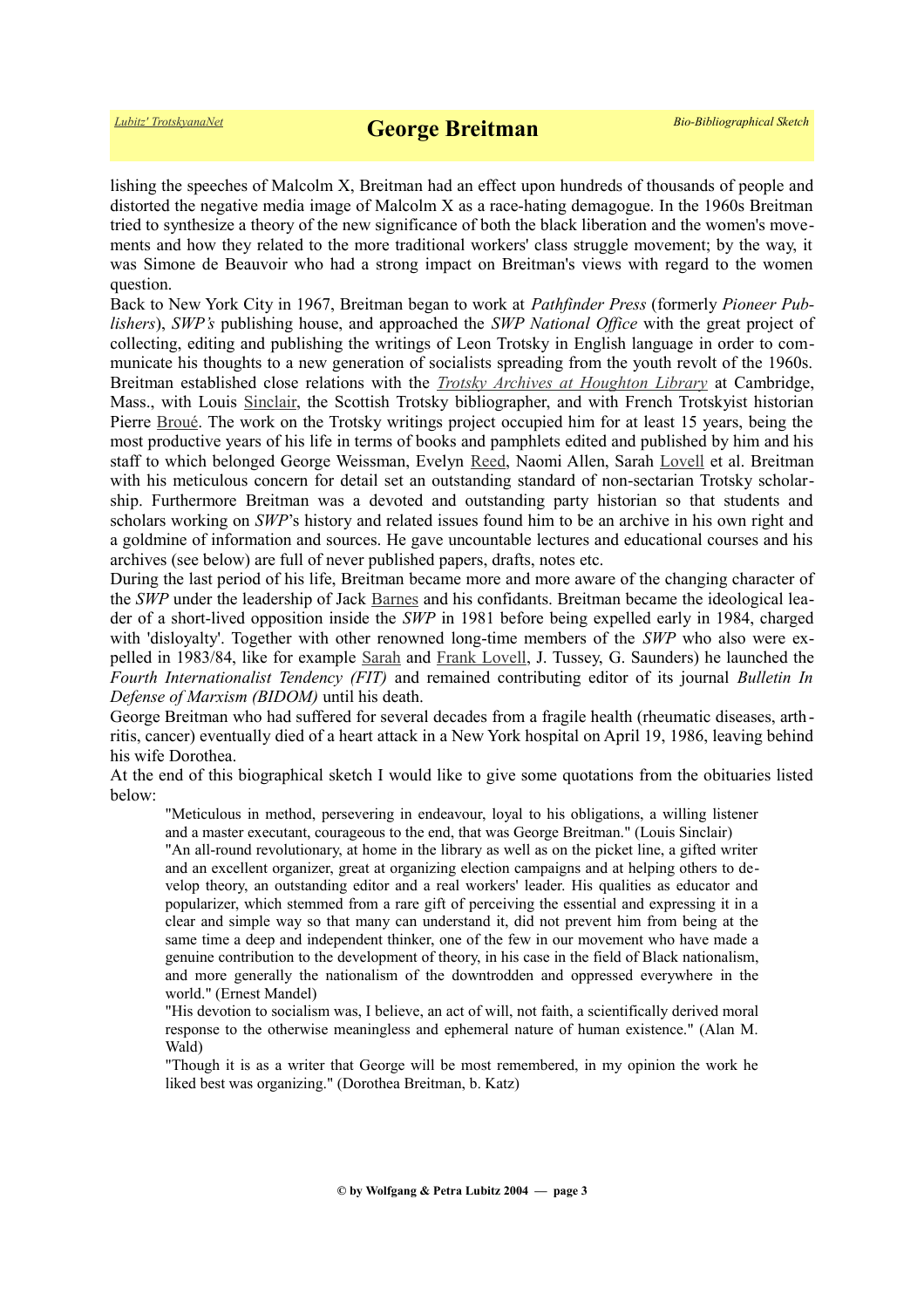### *Selective bibliography* [2](#page-3-0)

#### *Selective Bibliography: Books/pamphlets (co-)authored by Breitman*

Anti-Negro prejudice : when it began, when it will end. - New York, NY : Pioneer Publ., 1960. - 10 pp. [Repr. from *Fourth International* (New York, NY), 1954 (Spring). Later ed. publ. in 1964]

The assassination of Malcolm X / George Breitman ; Herman Porter ; Baxter Smith. - New York, NY : Pathfinder Pr., 1976. - 190 pp.

Black nationalism and socialism. - New York, NY : Merit Publ., 1968. - 31 pp.

Defend the Negro sailors on the U.S.S. Philadelphia / Albert Parker [i.e. George Breitman]. - New York : Pioneer Publ., 1940. - 15 pp.

The fight against Hagueism. - 1938

How a minority can change society : the real potential of the negro struggle. - New York, NY : Young Socialist Forum, [1964]. - 27 pp.

Jim Crow murder of Mr. & Mrs. Harry T. Moore. - New York, NY : Pioneer Publ., 1952. - 31 pp.

- The last year of Malcolm X : the evolution of a revolutionary. New York, NY : Merit Publ., [1967]. 169 pp. [Later ed., publ. by Schocken Books, New York, NY and by Pathfinder Pr., New York, NY]
- Malcolm X : l'uomo e le idee ; con testi di Malcolm X. Roma : Erre Emme, 1992. 128 pp. (Controcorrente ; 14)
- Malcolm X : the man and his ideas. New York, NY : Pioneer Publ., 1965. 22 pp. [Later ed., publ. by Merit Publ. and Pathfinder Pr.]
- Malcolm X and the Third American revolution : the writings of George Breitman / ed. by Anthony Marcus. -Amherst, NY : Humanity Books, 2005. - 412 pp. - (Revolutionary studies) [Containing more than a dozen of Breitman's writings: Anti-negro prejudice ; How a minority can change society ; Marxism and the negro struggle ; Malcolm X - the man and his ideas ; The national question and the black liberation struggle in the United States ; The Trenton siege by the army of unoccupation ; Wartime crimes of big business ; Should progressives work in the Democratic Party? - Is it wrong for revolutionaries to fight for reforms? - The liberating influence of the Transitional program ; The rocky road to the Fourth International, 1933-38 + writings about Breitman]
- The march on Washington one year after / Albert Parker [i.e. George Breitman]. New York, NY : Pioneer Publ., 1942.

Marxism and the Negro struggle / articles by Harold Cruse, George Breitman, Clifton De Berry. - New York, NY : Pioneer Publ., 1965. - 48 pp. [Later ed., publ. by Merit Publ.]

- Myths about Malcolm X : two views (Albert Cleage and George Breitman). New York, NY : Merit Publ., 1968. - 30 pp. [Later ed. publ. by Pathfinder Pr.]
- The Negro march on Washington. 1941. [No details available]

Negroes in the post-war world / Albert Parker [i.e. George Breitman]. - [New York, NY] : Pioneer Publ., [1943]. - 14 pp.

New Jersey in the 1940 elections / [George Breitman]. [Newark, NJ: Socialist Workers Party], 1940. - [16] pp.

The rocky road to the Fourth International, 1933-38. - New York, NY : Pathfinder Pr., 1979. - 21 pp. - (Education for Socialists) [re-publ. in various collections, etc.]

The rocky road to the Fourth International, 1933-38. - New York, NY : Fourth Internationalist Tendency, [ca. 1988]. - 21 pp. [Reprint]

The struggle for Negro equality / Albert Parker [i.e. George Breitman] and John Saunders. - New York, NY : Pioneer Publ., 1943. - 30 pp.

The Trenton siege by the army of unoccupation / introd. by John Spain, Jr. - [Trenton, NJ] : Workers Alliance of America, [1936]. - 32 pp.

The Trenton siege by the army of unoccupation / introd. by Frank Lovell. - New York, NY : Fourth Internationalist Tendency, 1986. - 38 pp.

Vote against Jim Crow. - 1940. [No details available]

Wartime crimes of big business. - New York, NY : Pioneer Publ., 1943. - 14 pp.

The Workers Alliance vs. Mr. Mudd and the F.A.C. - 1937. [No details available]

<span id="page-3-0"></span><sup>2)</sup> TSB item numbers (e.g. <TSB 0716>) refer to Lubitz' *Trotskyist Serials Bibliography*, München [etc.] : Saur, 1993, which is out of print but [available as PDF file](https://www.trotskyana.net/LubitzBibliographies/Serials_Bibliography/serials_bibliography.htm#PDF) within the framework of the *Lubitz' TrotskyanaNet*. In TSB you can find detailed descriptions concerning the respective Trotskyist journals, newsletters, bulletins and the like.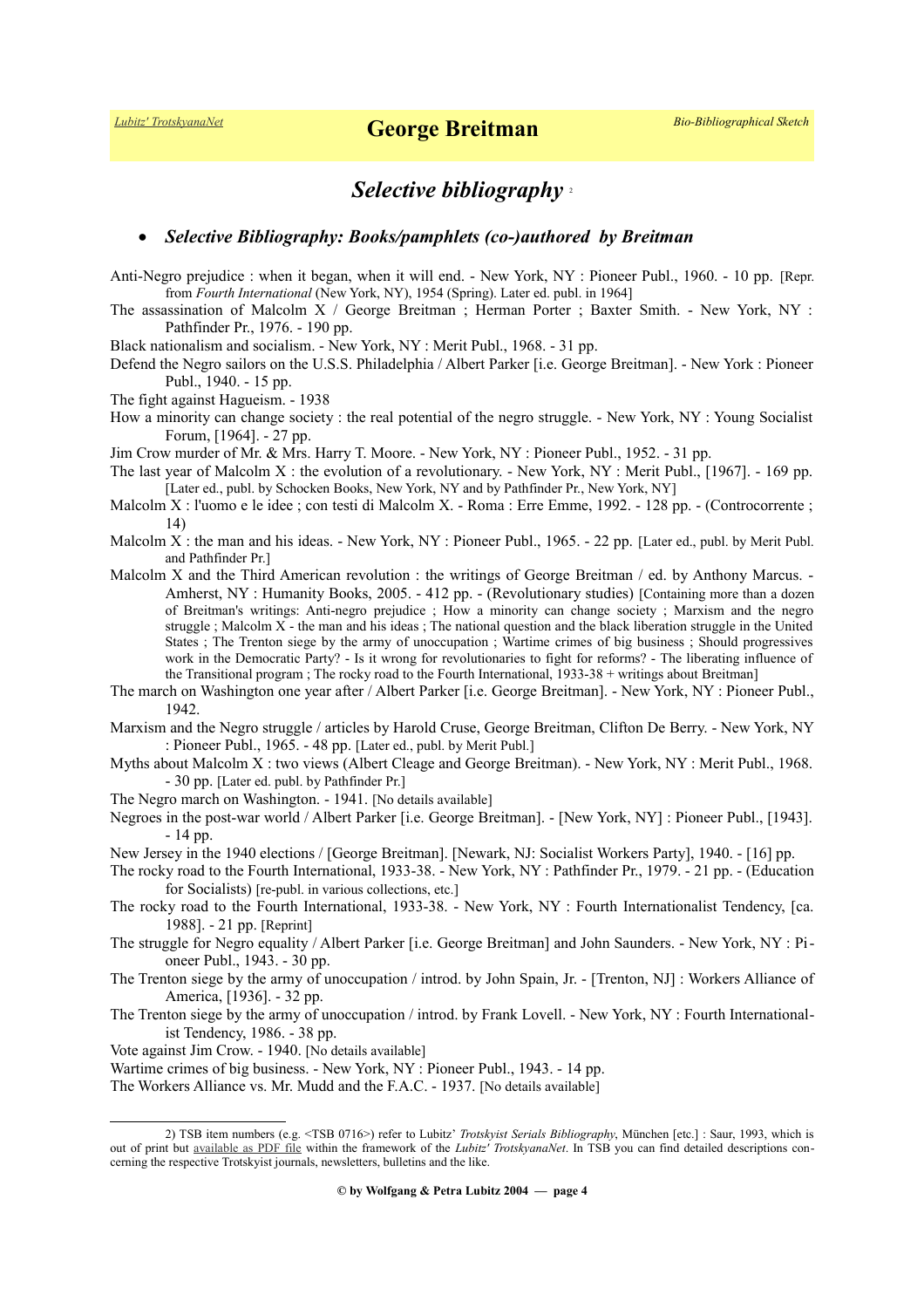#### *Selective Bibliography: Books, pamphlets, journals (co-)edited by Breitman*

- The founding of the Socialist Workers Party : minutes and resolutions, 1928-39 / ed. by George Breitman. New York, NY : Monad Pr., 1982. - 395 pp.
- The Militant (New York, NY) [ISSN 0026-3885] <TSB 1026>
- Trotsky, Leon: The crisis in the French section (1935-36) / Leon Trotsky. Ed. by Naomi Allen and George Breitman. - New York, NY : Pathfinder Pr., 1977. - 286 pp.
- Trotsky, Leon: Leon Trotsky on black nationalism and self-determination / ed., with introd. notes by George Breitman. - New York, NY : Merit Publ., 1967. - 63 pp. [Later ed., publ. by Pathfinder Pr.]
- Trotsky, Leon: Marxism in our time / Leon Trotsky. [Ed. with introd.: George Breitman]. New York, NY : Pathfinder Pr., 1970. - 47 pp. - (A Merit pamphlet)
- Trotsky, Leon: Military writings / Leon Trotsky. [Ed. with introd.: George Breitman]. New York, NY : Merit Publ., 1969. - 160 pp. [& later ed., publ. by Pathfinder Pr.]
- Trotsky, Leon: Portraits, political & personal / Leon Trotsky. Ed. by George Breitman and George Saunders. New York : Pathfinder Pr., 1977. - 237 pp.
- Trotsky, Leon: The Spanish revolution (1931-39) / Leon Trotsky. Introd. by Les Evans. Ed. by Naomi Allen and George Breitman. - New York, NY : Pathfinder Pr., 1973. - 446 pp. [& later ed.]
- Trotsky, Leon: Writings of Leon Trotsky, 1929 / ed. by George Breitman and Sarah Lovell. New York, NY : Pathfinder Pr., 1975. - 461 pp.
- Trotsky, Leon: Writings of Leon Trotsky, 1930 / ed. by George Breitman and Sarah Lovell. New York, NY : Pathfinder Pr., 1975. - 443 pp.
- Trotsky, Leon: Writings of Leon Trotsky, 1930 31 / ed. by George Breitman and Sarah Lovell. New York, NY : Pathfinder Pr., 1973. - 441 pp.
- Trotsky, Leon: Writings of Leon Trotsky, 1932 / ed. by George Breitman and Sarah Lovell. New York, NY : Pathfinder Pr., 1973. - 415 pp.
- Trotsky, Leon: Writings of Leon Trotsky, 1932 33 / ed. by George Breitman and Sarah Lovell. New York, NY : Pathfinder Pr., 1972. - 365 pp.
- Trotsky, Leon: Writings of Leon Trotsky, 1933 34 / ed. by George Breitman and Bev Scott. New York, NY : Pathfinder Pr., 1972. - 379 pp. [2. ed. 1975; 2. ed., 2. print. 1979]
- Trotsky, Leon: Writings of Leon Trotsky, 1934 35 / ed. by George Breitman and Bev Scott. New York, NY : Pathfinder Pr., 1971. - 364 pp. [2. ed. 1975]
- Trotsky, Leon: Writings of Leon Trotsky, 1935 36 / ed. by George Breitman and Bev Scott. New York, NY : Pathfinder Pr., 1970. - 152 pp. [2. ed., ed. by Naomi Allen and George Breitman, New York, NY, 1977, 574 pp.]
- Trotsky, Leon: Writings of Leon Trotsky, 1936 37 / ed. by Naomi Allen and George Breitman. New York, NY : Pathfinder Pr., 1970. [2. ed. publ. in 1978, 573 pp.]
- Trotsky, Leon: Writings of Leon Trotsky, 1937 38 / ed. by George Breitman and Evelyn Reed. New York, NY : Merit Publ., 1970. - 184 pp. - [2. ed., ed. by Naomi Allen and George Breitman, New York, NY : Pathfinder Pr., 1976, 512 pp.; 2. ed., 2. print, 1985]
- Trotsky, Leon: Writings of Leon Trotsky, 1938 39 / ed. by George Breitman and Evelyn Reed. New York, NY : Merit Publ., 1969. - 152 pp. [2. ed., ed. by Naomi Allen and George Breitman, New York, NY : Pathfinder Pr., 1974, 430 pp.]
- Trotsky, Leon: Writings of Leon Trotsky, 1939 40 / ed. by George Breitman and Evelyn Reed. New York, NY : Merit Publ., 1969. - 128 pp. [2. ed., ed. by Naomi Allen and George Breitman, New York, NY : Pathfinder Pr., 1973, 465 pp.]
- Trotsky, Leon: Writings of Leon Trotsky, supplement (1929 33) / ed. by George Breitman. New York, NY : Pathfinder Pr., 1979. - 428 pp.
- Trotsky, Leon: Writings of Leon Trotsky, supplement (1934 40) / ed. by George Breitman. New York, NY : Pathfinder Pr., 1979. - pp.433-982.
- X, Malcolm: By any means necessary : speeches, interviews and a letter / ed. by George Breitman. New York, NY : Pathfinder Pr., 1970. - VIII, 184 pp. - (A Merit book)
- X, Malcolm: Malcolm X speaks : selected speeches and statements / ed. with prefatory notes by George Breitman. - New York, NY : Merit Publ., 1965. - XIII, 242 pp. [Later ed., publ. by various publishing houses]
- X, Malcolm: Le pouvoir noir : textes politiques / réunis et prés. par George Breitman. Trad. de l'américain par Guillaume Carle. - Paris : Maspero, 1966. - 262 pp. - (Cahiers libres ; 89/90) [Later ed. were publ. by L'Harmattan, Paris and by La Décourte, Paris]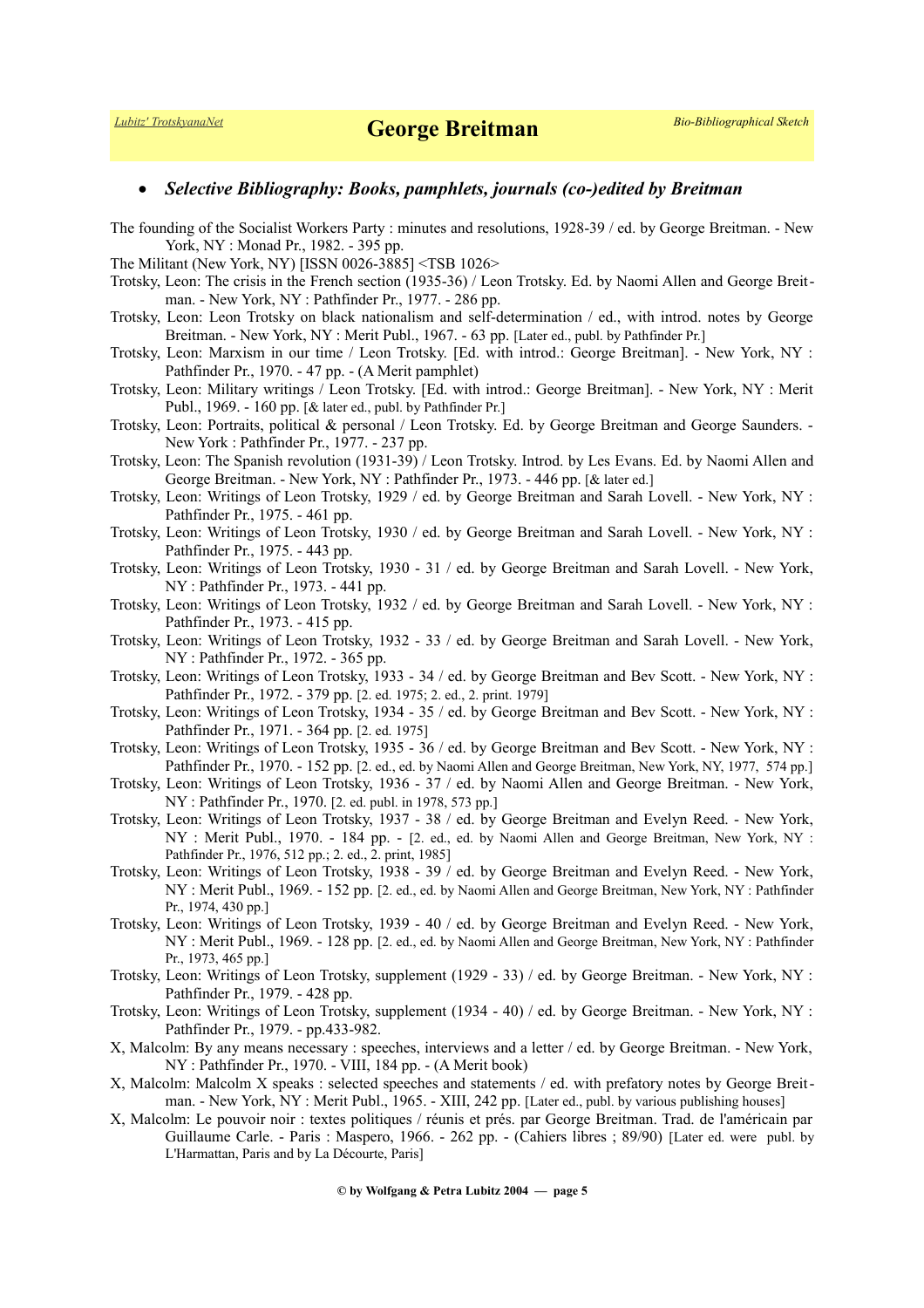X, Malcolm: Ultimi discorsi / a cura di George Breitman. Introd. & trad. di Roberto Giammaneo. In app.: L'ultimo anno di Malcolm X / George Breitman. - Torino : Einaudi, 1968. - 371 pp. - (Serie Politica ; 3)

### *Selective Bibliography: Books, collections, journals, bulletins to which Breitman contributed*

Aspects of socialist election policy. - New York, NY : Nat. Education Dept., Socialist Workers Party, 1971. - 88 pp. - (Education for socialists)

Bensaïd, Daniel: Les années de formation de la IVème Internationale / Daniel Bensaïd. - Montreuil, 1988. - 47 pp. - (Cahiers d'étude et de recherche / Institut International de Recherche et de Formation ; 9)

Bensaïd, Daniel: The formative years of the Fourth International (1933-1938) / Daniel Bensaïd. - Montreuil, 1988. - 47 pp. - (Notebooks for study and research / International Institute for Research and Education ; 9)

Bulletin du Comité International de la IVe Internationale (Paris) <TSB 0208>

Bulletin in Defense of Marxism (New York, NY) <TSB 0219>

Cahiers Léon Trotsky (Various places) [ISSN 0181-0790] <TSB 0277>

- Cannon, James P.: Don't strangle the party : three letters and a talk / James P. Cannon. Introd. by George Breitman. - New York, NY : Fourth Internationalist Tendency [etc.], 1986. - 23 pp.
- Discussion Bulletin / Socialist Workers Party (New York, NY) <TSB 1547>
- Fifty years of world revolution : an international symposium / ed. and with an introd. by Ernest Mandel. Transl. by Gerald Paul. - New York, NY : Merit Publ., 1968. - 366 pp. [& later print.]
- Fighting racism in World War II / C.L.R. James [et al.] Ed. by Fred Stanton. New York, NY : Monad Pr., 1980. - 376 pp. [& later ed.]

Fjärde Internationalen (Uppsala, later: Stockholm, later: Göteborg) [ISSN 0345-3375] <TSB 0518>

Fjärde Internationalen femtio år : 1938-1988. - Stockholm : Bokförl. Röda Rummet, 1988. - 182 pp. - (Fjärde In ternationalen ; 20.1988,4=78)

Fourth International (New York, NY, 1940-56) <TSB 0532>

- The Fourth International : fifty years ; commemorating the fiftieth anniversary of the Fourth International World Party of Socialist Revolution / ed. by Tom Barrett. Introd. by Steve Bloom and Paul LeBlanc. - New York, NY : Fourth Internationalist Tendency, 1990. - 199 pp.
- From Mississippi to Boston : the demand for troops to enforce civil rights. New York, NY : Pathfinder Pr., 1975. - 32 pp. - (Education for socialists) [Later ed. was publ. in 1999]
- Hansen, Joseph: James P. Cannon, the internationalist / Joseph Hansen. Appendices by James P. Cannon. [Notes by George Breitman]. - New York, NY : Nat. Education Dept., Socialist Workers Party, 1980. - 38 pp. - (Education for socialists)
- Healy's big lie : the slander campaign against Joseph Hansen, George Novack, and the Fourth International. New York, NY : Nat. Education Dept., Socialist Workers Party, 1976. - 87 pp. - (Education for socialists)
- In Defense of Marxism (New York, NY) <TSB 0616>
- Intercontinental Press (New York, NY) [ISSN 0020-5303 ; ISSN 0162-5594] <TSB 0657>
- Internal Bulletin / Socialist Workers Party (New York, NY) <TSB 1548>
- International Committee documents, 1951-1954 : struggle in the Fourth International / issued by the National Education Dept., Socialist Workers Party. - 1-4. - New York, NY, 1974. - 246 pp. - (Towards a history of the Fourth International ; 3) (Education for socialists)

International Internal Discussion Bulletin (New York, NY) <TSB 0694>

- International Socialist Review (New York, NY) [ISSN 0020-8744] <TSB 0715>
- James P. Cannon as we knew him : by thirty-three comrades, friends, and relatives / introd. by Jack Barnes. Ed. by Les Evans. - New York, NY : Pathfinder Pr., 1976. - 288 pp. [Collection of obituaries, reminiscences and appraisals]
- Le Blanc, Paul: Permanent revolution in Nicaragua / Paul Le Blanc. New York, NY : Fourth Internationalist Tendency, 1984. - 38 pp.
- The lesser evil? : the Left debates: the Democratic Party and social change / Michael Harrington [et al.] Ed. by Duncan Williams. - New York, NY : Pathfinder Pr., 1977. - 128 pp.
- Malcolm X, révolutionnaire noir. Montreuil : Ed. La Brèche, 1994. 165 pp.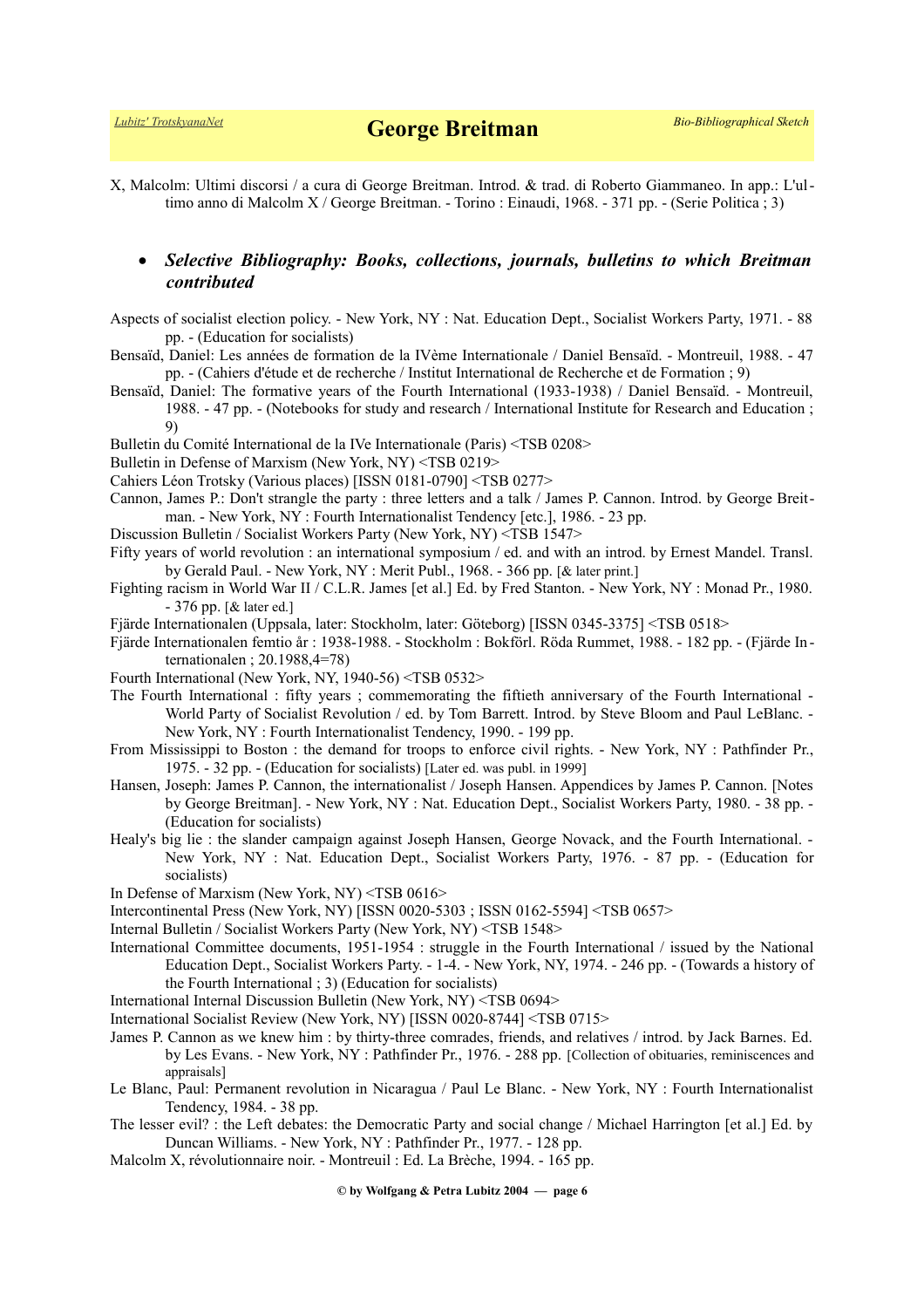The Militant (New York, NY) [ISSN 0026-3885] <TSB 1026> The Party Builder / Socialist Workers Party (New York, NY) <TSB 1178> Party Organizer / Socialist Workers Party (New York, NY) <TSB 1183> Quatrième Internationale (Paris etc., 1936- ) [ISSN 0771-0569 ; ISSN 0765-1740] <TSB 1282> Revolutionary analysis, strategy and tactics today. - New York, NY : Merit Publ., 1969. - 31 pp. Revolutionary Marxism Today (Chicago, Ill.) Revolutionary principles and working-class democracy / ed. by Paul Le Blanc. - New York, NY : Fourth Internationalist Tendency, 1992. - VI, 412 pp. - (In defense of American Trotskyism) Revolutionary traditions of American Trotskyism / ed. with an introd. by Paul Le Blanc. - New York, NY : Fourth Internationalist Tendency, 1988. - 48 pp. - (Materials for a history of Trotskyism in the United States) Socialist Appeal (New York, NY) <TSB 1497> The Socialist Workers Party : an obituary. - New York, NY : Spartacist Publ. Co., 1984. - 23 pp. - (A Spartacist pamphlet) The struggle inside the Socialist Workers Party 1979-1983 / ed. by Sarah Lovell. - New York, NY : Fourth Internationalist Tendency, 1992. - 329 pp. - (In defense of American Trotskyism) The struggle to reunify the Fourth International : (1954 - 1963) / National Education Dept., Socialist Workers Party. - 1-4. - New York, NY, 1977-78. - [Various pag.] - (Towards a history of the Fourth International ; [7]) (Education for socialists) SWP Discussion Bulletin (New York, NY) <TSB 1684> Torotsuki-kenkyu = Trotsky Studies (Tokyo) <TSB 1707> Towards an American socialist revolution : a strategy for the 1970s / Jack Barnes [et al.] - New York, NY : Pathfinder Pr., 1971. - 207 pp. A tribute to George Breitman : writer, organizer, revolutionary / ed. by Naomi Allen and Sarah Lovell. - New York, NY : Fourth Internationalist Tendency, 1987. - 163 pp. [Obituaries, reminiscences and appraisals by some 50 individuals and some 14 organizations] Trotsky, Leon: Leon Trotsky on black nationalism and self-determination / ed., with introd. notes by George Breitman. - New York, NY : Merit Publ., 1967. - 63 pp. [Later ed., publ. by Pathfinder Pr.] Trotsky, Leon: Marxism in our time / Leon Trotsky. [Ed. with introd.: George Breitman]. - New York, NY : Pathfinder Pr., 1970. - 47 pp. - (A Merit pamphlet) Trotsky, Leon: Military writings / Leon Trotsky. [Ed. with introd.: George Breitman]. - New York, NY : Merit Publ., 1969. - 160 pp. [Later ed. publ. by Pathfinder Pr.] Trotskyism in the United States : historical essays and reconsiderations / George Breitman, Paul Le Blanc, and Alan Wald. - Atlantic Highlands, NJ : Humanities Pr., 1996. - III, 318 S. - (Revolutionary studies) Trotskyism versus revisionism : a documentary history / ed. by C. Slaughter. - 1-7. - London : New Park Publications, 1974-84. [Vol. 7: Detroit, Mich. : Labor Publications] US Trotskyism 1928-1965 / ed. by Paul Le Blanc, Bryan Palmer and Thomas Bias. 1-3. - Leiden [etc.], 2018- 2019 - (Dissident Marxism in the United States ; …) - (Historical materialism book series ; …) [3 vols.] X, Malcolm: Malcolm X on Afro-American history. - New York, NY : International Socialist Review Publ. Assoc., 1967. - 48 pp. - (International Socialist Review. 28,2=179). [Later ed. publ. by Pathfinder Pr., New York, NY]

### *Selective Bibliography: Books and articles about Breitman*

[Anon.]: [George Breitman](https://en.wikipedia.org/wiki/George_Breitman) [Biographical sketch, Wikipedia article]

- [Anon.]: Breitman, George 1916-, in: *Contemporary authors*, vol. 61/64, Detroit, Mich., 1976, p. 82. [Biographical sketch]
- [Anon.]: Breitman, George 1916-1986, in: *Contemporary authors*, vol. 119, Detroit, Mich., 1987, pp. 48-49. [Biographical sketch]
- [Anon.]: Breitman, George 1916-, in: *Contemporary authors : New revision series,* vol. 7, Detroit, Mich., 1982, p. 69. [Biographical sketch]
- [Anon.]: Breitman, 50 ans d'activité révolutionnaire, in: *Inprecor : [French edition]* <TSB 0647>, 1986 (218). [Obituary]
- [Anon.]: George Breitman dead : a felt loss, in: *Spartacist : English edition* <TSB 1640>, 1986 (38/39), pp. 4-5,

**© by Wolfgang & Petra Lubitz 2004 — page 7**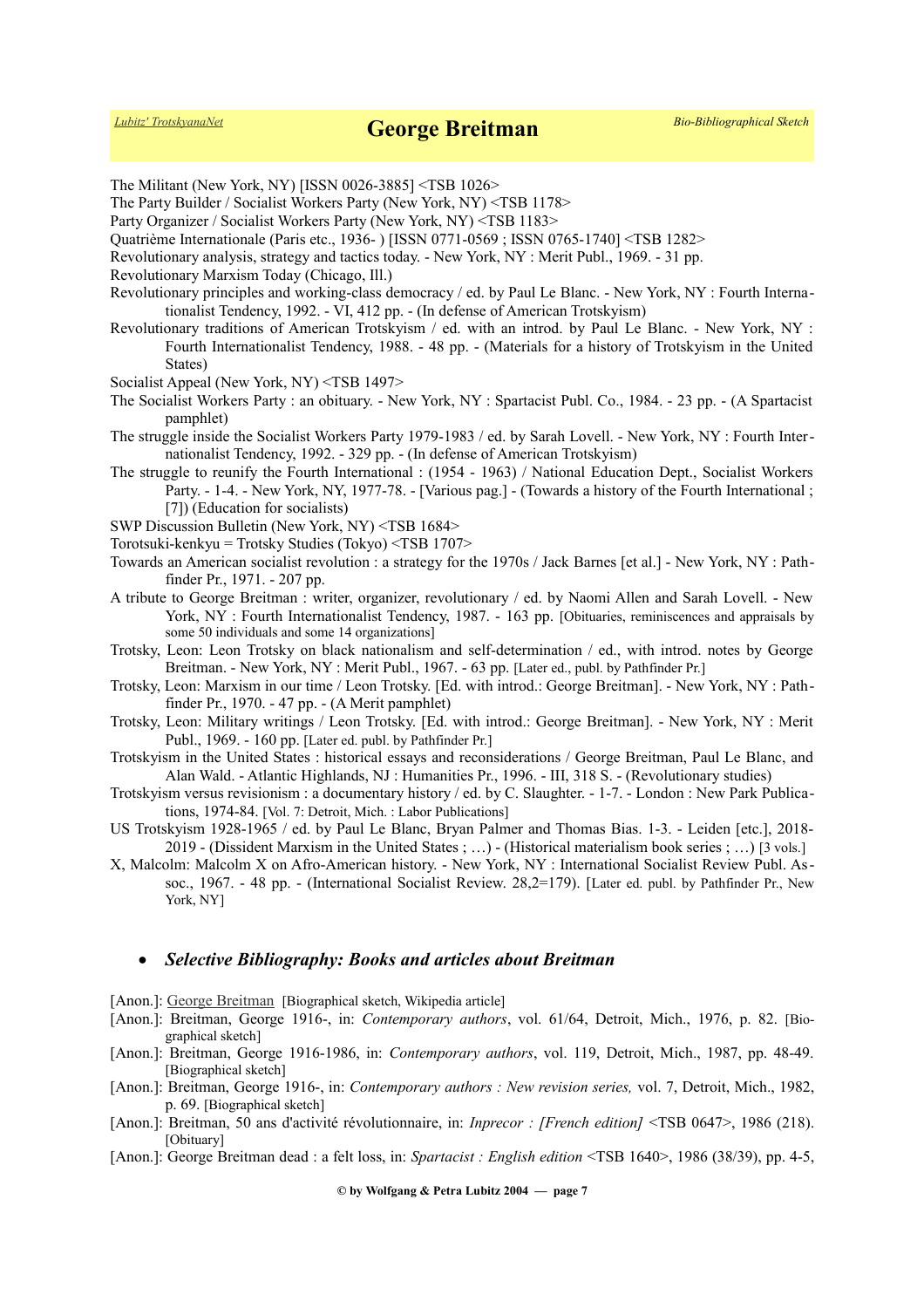53. [Obituary]

- [Anon.]: George Breitman (1916-1986) : more than half a century of revolutionary dedication / ed. board of 'Bulletin In Defense of Marxism', in: *Bulletin In Defense of Marxism* <TSB 0219> 1986 (31), pp. 1-3. [Obituary]
- [Anon.]: George Breitman (1916-1986) : more than half a century of revolutionary dedication / ed. board of the Bulletin In Defense of Marxism, in: *International Viewpoint* <TSB 0726> 1986 (99), pp. 22-24. [Obituary]
- [Anon.]: George Breitman (1916-1986) : more than half a century of revolutionary dedication / ed. board of 'Bulletin In Defense of Marxism', in: *Revolutionary labor socialist : the life, ideas, and comrades of Frank Lovell / ed. by Paul Le Blanc and Thomas Barrett.* - Union City, NJ, 2000, pp. 263-267.
- [Anon.]:George Breitman (1916-1986) : more than half a century of revolutionary dedication / ed. board of 'Bulletin In Defense of Marxism', in: *Trotskyism in the United States : historical essays and reconsiderations / George Breitman, Paul Le Blanc, and Alan Wald*. - Atlantic Highlands, NJ, 1996, pp. 286-290.
- [Anon.]: George Breitman, in: *The New York Times*, 1986 (Apr. 24), p. D19. [Obituary]
- [Anon.]: George Breitman, in: *Against the Current* <TSB 0014>, n.s. 1.1986 (3), p. 6. [Obituary]
- [Anon.]: George Breitman (1916-1986) / Bureau du Secrétariat Unifié (SU) de la IVe Internationale, in: *Inprecor : [French edition]* <TSB 0647>, 1986 (219), p. 27. [Obituary]
- [Anon.]:Nachruf auf George Breitman / Redaktion des Bulletin in Defense of Marxism, in: *Inprekorr : internationale Pressekorrespondenz der IV. Internationale* <TSB 0654>, 1986 (183/184), p. 63. [Obituary]
- Bloom, Steve: George Breitman : great man of American Trotskyism, in: *Bulletin In Defense of Marxism* <TSB 0219> 1986 (32), pp. 5-7. [Obituary, text of remarks made to the Breitman memorial meeting, New York, NY, June 7, 1986]
- Bloom, Steve: George Breitman and the Marxist method, in: *Breitman, George : Malcolm X and the Third American revolution,* Amherst, NY, 2005, pp. 153-160
- Bloom, Steve: New York tribute to George Breitman / Stuart Brown [i.e. Steve Bloom], in: *Bulletin In Defense of Marxism* <TSB 0219>, 1986 (32), pp. 1-2. [About the Breitman memorial meeting, New York, NY, June 7, 1986]
- Broué, Pierre: George Breitman (1916-1986) / [Pierre Broué?], in: *Cahiers Léon Trotsky* <TSB 0277>, 1986 (26), pp. 126-127. [Obituary]
- Casciola, Paolo: George Breitman (1916-1986) / Centro Studi Pietro Tresso [i.e. Paolo Casciola], in: *Il Comunista : rivista teorica trotskysta* <TSB 0368>, 7.1986 (23/26), pp. 76-77,79. [Obituary]
- De Leon, Josie Hernandez: Breitman, George (1916-1986), in: *Encyclopedia of politics : the left and the right / R. Carlisle, ed.* - 1. - Thousand Oaks, Cal., 2005, pp. 53-54. [Biographical sketch]
- Foley, Gerry: George Breitman, in: *International Viewpoint* <TSB 0726>, 1986 (98), p. 27. [Obituary]
- International greetings to the George Breitman memorial meeting, in: *Bulletin In Defense of Marxism* <TSB 0219>, 1986 (33), pp. 25-26.
- Le Blanc, Paul: Breitman, George (1916-86), in: *Encyclopedia of the American Left / ed. by Mari Jo Buhle [et al.]* - New York, NY [etc.], 1990, pp. 105-106. [Biographical sketch]
- Le Blanc, Paul: George Breitman, in: *Bulletin In Defense of Marxism* <TSB 0219>, 1986 (33), pp. 26-27. [Obituary]
- Le Blanc, Paul: La vie et l'héritage de Georges [sic!] Breitman : écrivain, organisateur, révolutionnaire, in: *Le marxisme aujourd'hui*, 2003 (53), pp. 8-21.
- Le Blanc, Paul: Writer, organizer, revolutionary : the life and legacy of George Breitman, in: *Breitman, George : Malcolm X and the Third American revolution,* Amherst, NY, 2005, pp. 355-400.
- Lee, Paul: The student as teacher : remembrances of George Breitman, in: *Bulletin In Defense of Marxism* < TSB 0219>, 1987 (47), pp. 31-32. [About 'A tribute to George Breitman', New York, NY, 1987]
- Lovell, Frank: Speech to George Breitman memorial meeting, in: *Revolutionary labor socialist : the life, ideas, and comrades of Frank Lovell / ed. by Paul Le Blanc and Thomas Barrett,* Union City, NJ, 2000, pp. 268- 271. [Obituary]
- Mandel, Ernest: Forward in the footsteps of Jim Cannon and of George Breitman, in: *Bulletin In Defense of Marxism* <TSB 0219>, 1986 (32), pp. 3-4. [Obituary, text of greetings to the Breitman memorial meeting, New York, NY, June 7, 1986]
- Mandel, Ernest: A tribute, in: *Trotskyism in the United States : historical essays and reconsiderations / George Breitman, Paul Le Blanc, and Alan Wald*, Atlantic Highlands, NJ, 1996, pp. 290-292 [Obituary, first publ. in: A tribute to George Breitman. New York, NY, 1987]
- Marcus, Anthony: George Breitman, Malcolm X, Marxism, and the Third American revolution : introduction, in: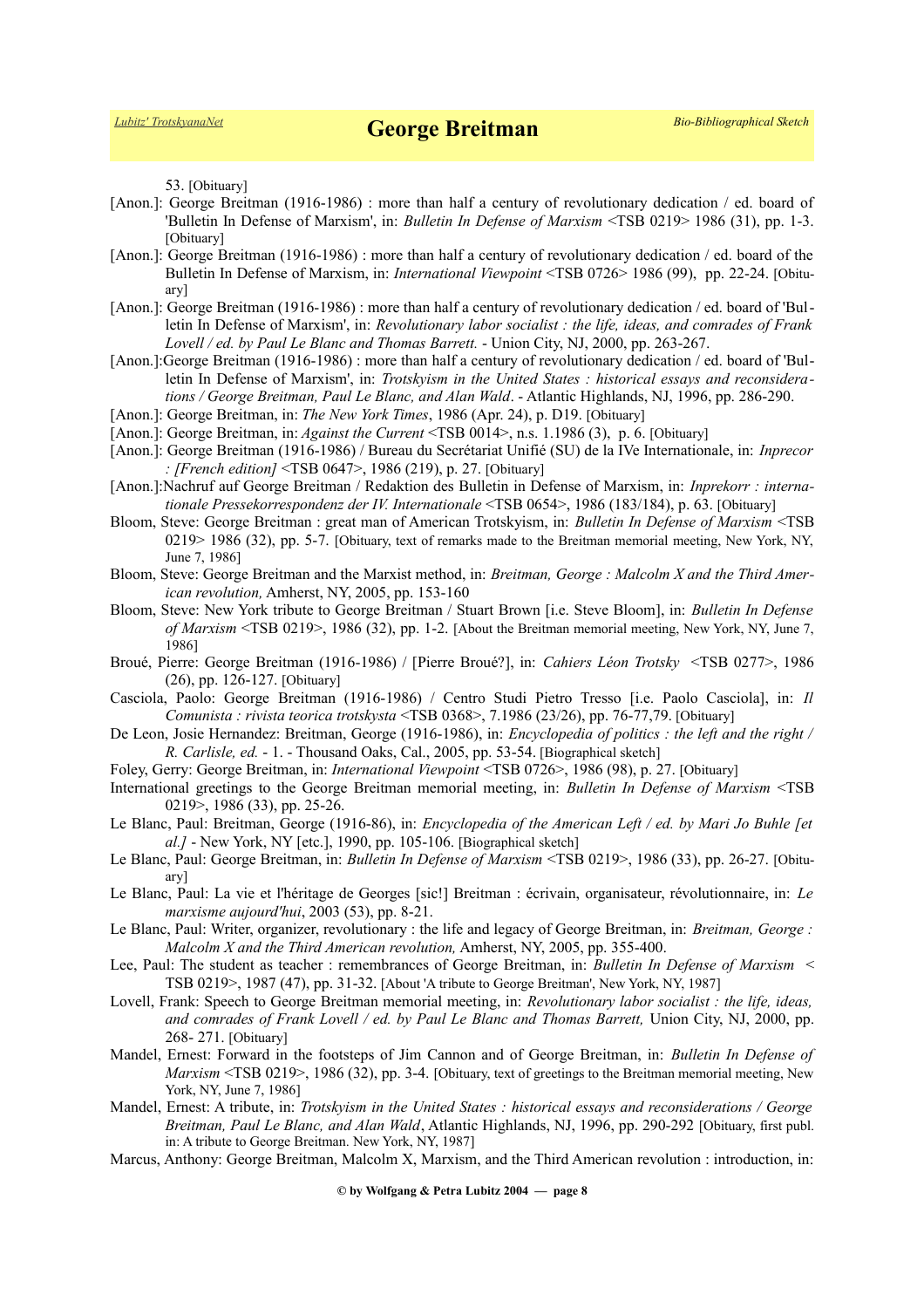*Breitman, George : Malcolm X and the Third American revolution,* Amherst, NY, 2005, pp. 9-19.

- Miah, Malik: George Breitman on black liberation and Marxism, in: *Breitman, George : Malcolm X and the Third American revolution,* Amherst, NY, 2005, pp. 23-32.
- Smith, Michael Steven: Remembering George Breitman, in: *Smith, Michael Steven: Notebook of a sixties lawyer : an unrepentant memoir and selected writings*, Brooklyn, NY, 1992, pp. 207- 210
- A tribute to George Breitman : writer, organizer, revolutionary / ed. by Naomi Allen and Sarah Lovell. New York, NY : Fourth Internationalist Tendency, 1987. - 163 pp. [Book, containing obituaries, reminiscences and appraisals by some 50 individuals and some 14 organizations]
- Wald, Alan: Remembering George Breitman, in: *Wald, Alan: The responsibility of the intellectuals : selected essays on Marxist traditions in cultural commitment*, Atlantic Highlands, NJ [etc.], pp. 234-239 [Obituary, repr. from A tribute to George Breitman, New York, NY, 1987]

*Note:* Some more information about Breitman is likely to be found in some of the books, pamphlets, university works and articles listed in the relevant chapters of the *[Lubitz' Leon Trotsky Bibliography \[ISSN 2190-0183\],](https://www.trotskyana.net/LubitzBibliographies/Trotsky_Bibliography/Leon_Trotsky_Bibliography.html)* e.g. in chapter [7.5.18.](https://www.trotskyana.net/LubitzBibliographies/Trotsky_Bibliography/Leon_Trotsky_Bibliography_07.html#c7.5.18)

#### *Selective Bibliography: Books dedicated to Breitman*

- Cannon, James P.: James P. Cannon and the early years of American communism : selected writings and speeches, 1920-1928 / Prometheus Research Library. - New York, NY : Spartacist Publ. Co., 1992. - XVI, 624 pp.
- Le Blanc, Paul: Lenin and the revolutionary party. Atlantic Highlands, NJ : Humanities Pr., 1990. XXXIV, 399 pp.

Le Blanc, Paul: Leon Trotsky. - London : Reaktion Books, 2015. - 224 pp. - (Critical lives)

- Lenin, V.I.: Revolution, democracy, socialism : selected writings / ed. and with an introd. by Paul Le Blanc. -London : Pluto Pr., 2008. - VIII, 368 pp.
- The struggle inside the Socialist Workers Party 1979-1983 / ed. by Sarah Lovell. New York, NY : Fourth Internationalist Tendency, 1992. - 329 pp. - (In defense of American Trotskyism)
- Wohlforth, Tim: The prophet's children : travels on the American Left. Atlantic Highlands, NJ : Humanities Pr., 1994. - XVIII, 332 pp. - (Historical memories)

## *Sidelines, notes on archives*

— Archival material by and about Breitman can be found in almost all archives in which the heritage of those persons is being preserved with whom Breitman corresponded (e.g. the *Mandel Archive* at *IISG*, Amsterdam) as well as in those archives which preserve rich holdings of *SWP* and *Fourth International* material (e.g. *[Hoover](https://www.trotskyana.net/Research_facilities/PublicArchives_America/publicarchives_america.html#hoover) [Institution Archives](https://www.trotskyana.net/Research_facilities/PublicArchives_America/publicarchives_america.html#hoover)* at Stanford, Cal.) However, the main repository is [The Tamiment Library and Robert F.](https://www.trotskyana.net/Research_facilities/PublicArchives_America/publicarchives_america.html#tamiment) [Wagner Labor Archives,](https://www.trotskyana.net/Research_facilities/PublicArchives_America/publicarchives_america.html#tamiment) 70 Washington Square South, New York, NY 10012, which houses *[The George](http://dlib.nyu.edu/findingaids/html/tamwag/tam_169/index.html) [Breitman Papers 1928-1986](http://dlib.nyu.edu/findingaids/html/tamwag/tam_169/index.html)*. Here's some information about the Breitman collection:

The call phrase is *Tamiment 169*. The collection was processed by archivists Peter Filardo, Ellen Kastel and Katja Vehlow, and the machine-readable finding aid and container list was created by Brian Stevens. The collection consists of 63 boxes (30 linear feet). It is open for research without restrictions. It has been donated by Breitman's widow Dorothea in 1992. The collection has been organized into 5 series containing not only the personal papers, manuscripts and correspondence of Breitman but also a lot of unpublished material by other persons as well as proceedings, minutes, reports, memos etc. of the *SWP*, *FBI* files concerning the surveillance of the Detroit Friday Night Forum, to mention only a few examples. Each of the 63 boxes contains some 4 to 25 folders in which the documents are arranged chronologically with some exceptions. Some parts of the Breitman collection, however, have been separated to the non-print collection at *Tamiment Library* such as for instance some 160 audio-cassettes documenting some of Breitman's oral presentations. To give an impression of the scope of the Breitman collection it should only be mentioned that there are for example 2 boxes with 15 folders containing Breitman's correspondence with Alan Wald (ranging from 1974-86) or 2 boxes with 15 folders containing his correspondence with Louis [Sinclair](https://www.trotskyana.net/Trotskyists/Louis_Sinclair/sinclair.htm) (1968-86).

— The opening of the George Breitman (and Frank [Lovell\)](https://www.trotskyana.net/Trotskyists/Bio-Bibliographies/bio-bibl_lovell_f.pdf) papers on April 18, 1999 at *The Tamiment Library*